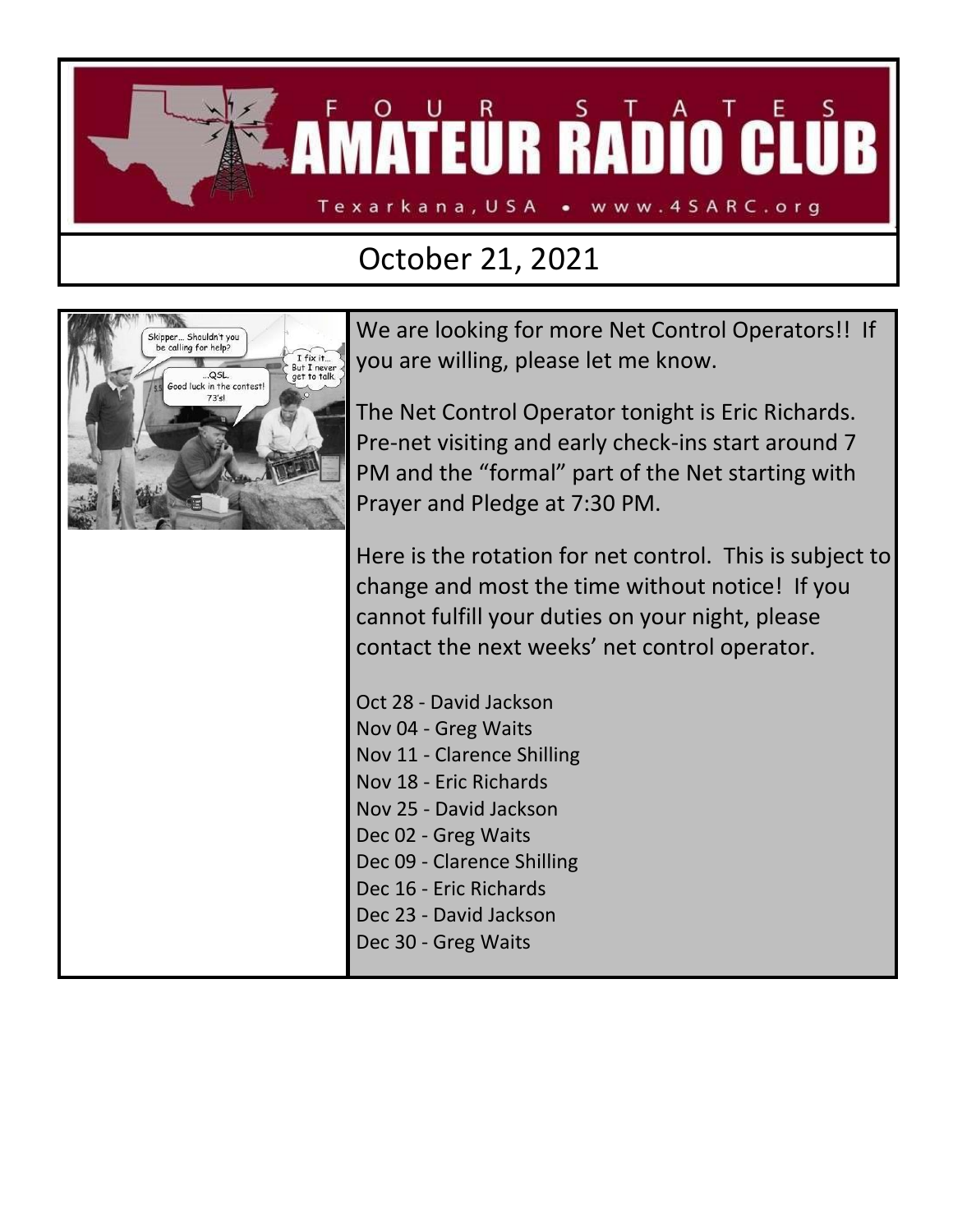

## Application Fee

The FCC as confirmed that the Amateur Radio License Fees will most likely not take effect until 2022.

The primary reason for the delay is the effort and time required to update the ULS and License services to support the new Amateur Fees.

You can read the entire announcement on the ARRL's Web Site:

[http://www.arrl.org/news/fcc-application-fees](http://www.arrl.org/news/fcc-application-fees-unlikely-to-go-into-effect-until-2022)[unlikely-to-go-into-effect-until-2022](http://www.arrl.org/news/fcc-application-fees-unlikely-to-go-into-effect-until-2022)

The ARRL is also making plans to pay for the initial application fee for new operators under 18. [More](http://www.arrl.org/news/view/arrl-board-establishes-program-to-cover-initial-fcc-license-fee-for-young-applicants)  [information.](http://www.arrl.org/news/view/arrl-board-establishes-program-to-cover-initial-fcc-license-fee-for-young-applicants)



It's hard to imagine that it is time to elect officers. Because of Covid, it has been 2 years since we had a change of officers.

[If you are Willing To Serve, please click here and](https://www.4sarc.org/?page_id=2433)  [submit your name.](https://www.4sarc.org/?page_id=2433) This does not mean your elected. It only means you are willing to serve. The election will be held in either November or December.

Director, David Teague N5GTE, now silent key.

Director, Clarence Shilling WB5BYV, term is ending 2021.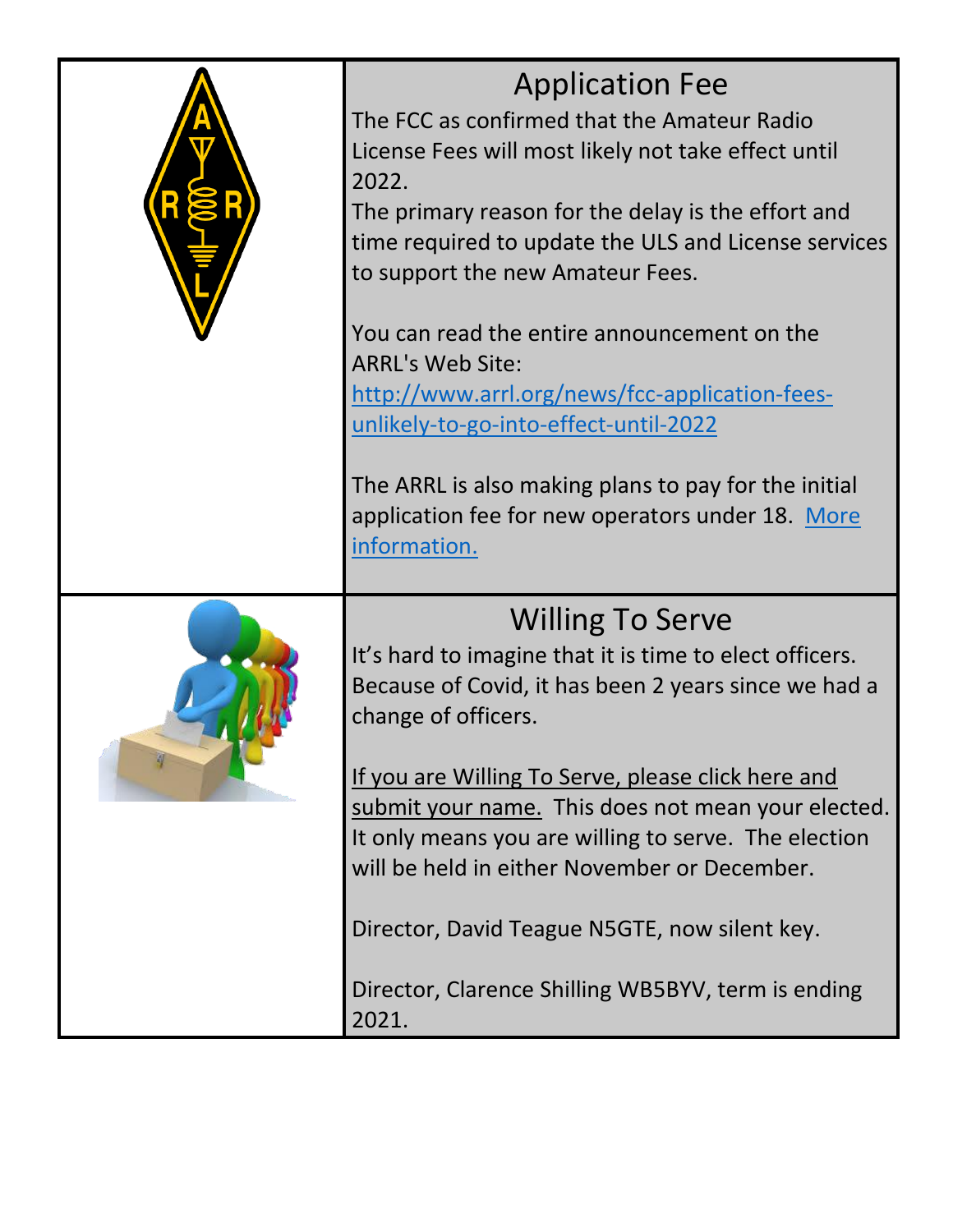| MEETING<br>NOTICE!          | <b>Meeting Notice!</b><br>The November 6th meeting will be held at Richmond<br>Road Baptist Church. The address is 5805 Richmond<br>Road, Texarkana, Texas. This is just past Big Jakes<br>BBQ on the left hand side. The meeting will begin at<br>9:30. Breakfast will NOT be served.                                                                                                                                                                                                                                                  |  |  |
|-----------------------------|-----------------------------------------------------------------------------------------------------------------------------------------------------------------------------------------------------------------------------------------------------------------------------------------------------------------------------------------------------------------------------------------------------------------------------------------------------------------------------------------------------------------------------------------|--|--|
|                             | Friday Morning breakfast at Johnny B's. They<br>now open at 6am!                                                                                                                                                                                                                                                                                                                                                                                                                                                                        |  |  |
| Change of<br><b>Address</b> | <b>Change of Address</b><br>If you need to change your address to comply with<br>FCC rules. There are two ways to do this. The<br>easiest is to do it online at FCC website. The link is<br><b>Common Amateur Filing Task: Changing Address   Federal</b><br>Communications Commission (fcc.gov). Follow the<br>instructions.<br>The second way to fill out a 605 form and mail it in.<br>The link is<br>https://www.fcc.gov/file/19403/download Mail the<br>form to:<br><b>FCC</b><br>1270 Fairfield Road<br>Gettysburg, PA 17325-7245 |  |  |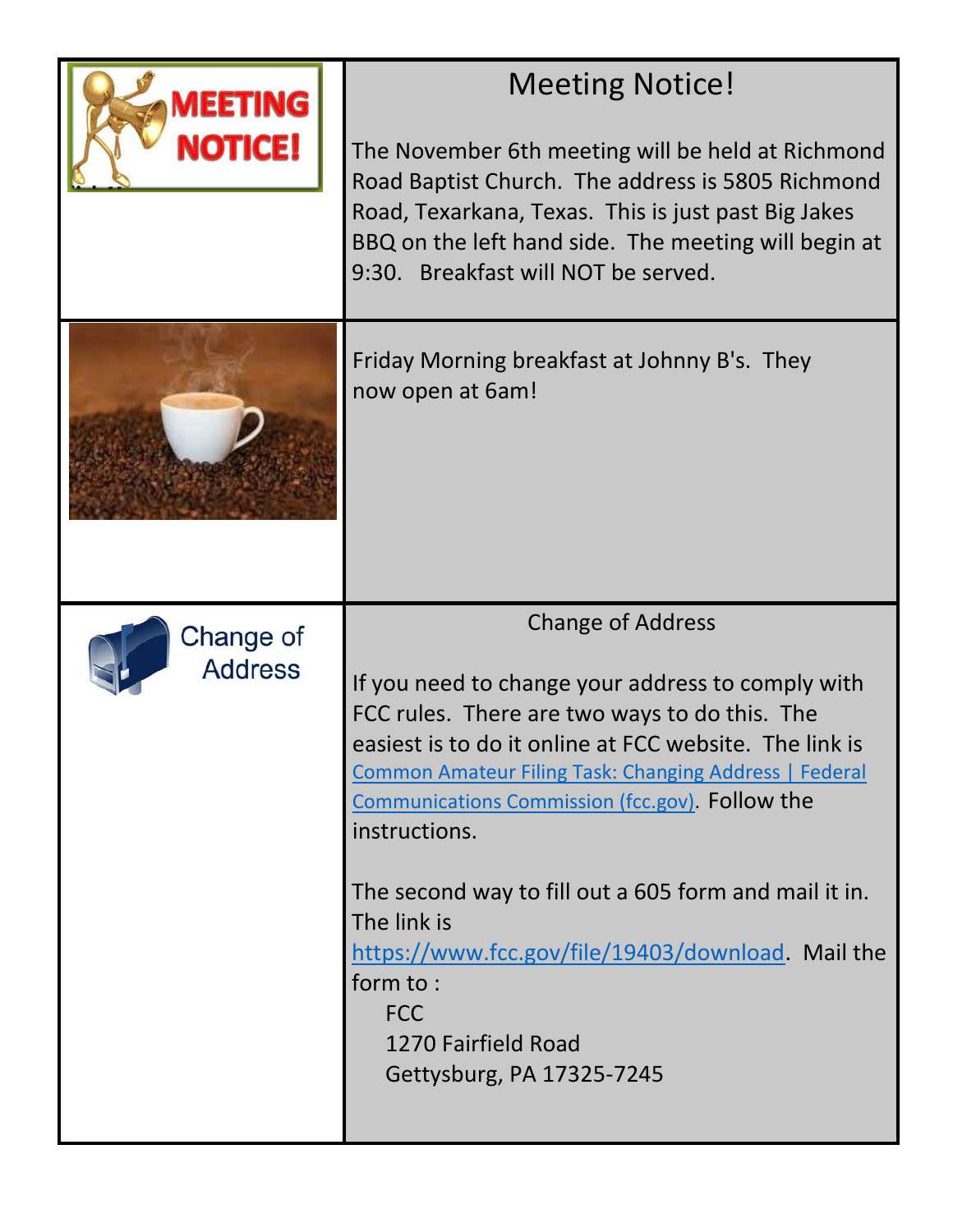

## D-Star Change

The club's D-Star default reflector is 001C. Anybody can switch to a different reflector. The timeout has been changed to 60 minutes of no activity, the system will automatically switch back to 001C. The 15 minute timeout was causing an issue when checking into a long net. Before you get a chance to check-in, the system will switch back.

Please be courteous! If you change reflectors and you have finished your QSO, please change it back to REF001C.

| Ready for your Technician or upgrade to General, or<br>Extra?<br>Email us at exam@4sarc.org! It's that easy! |      |                  |                           |
|--------------------------------------------------------------------------------------------------------------|------|------------------|---------------------------|
| Sunday                                                                                                       | 8:30 | <b>Got NET?</b>  | 145.230 / 151.4           |
| Sunday                                                                                                       | 8:30 | Daingerfield     | REF 77A                   |
| Sunday                                                                                                       | 9:01 | D-Star           | 147.045 / 107.2           |
| Monday                                                                                                       | 8:20 | <b>Nashville</b> | Slow Scan TV 147.285 / 77 |
| Tuesday                                                                                                      | 7:30 | D-Star           | <b>REF 48B</b>            |
| Tuesday                                                                                                      | 8:00 | Atlanta          | 145.390 / 100             |
| Wed day                                                                                                      | 8:30 | Longview         | 147.340 / 136.5           |
| Thursday                                                                                                     | 7:30 | Texarkana        | 146.620 / 100             |
| Thursday                                                                                                     | 8:00 | Shreveport       | 145.390 / 100             |